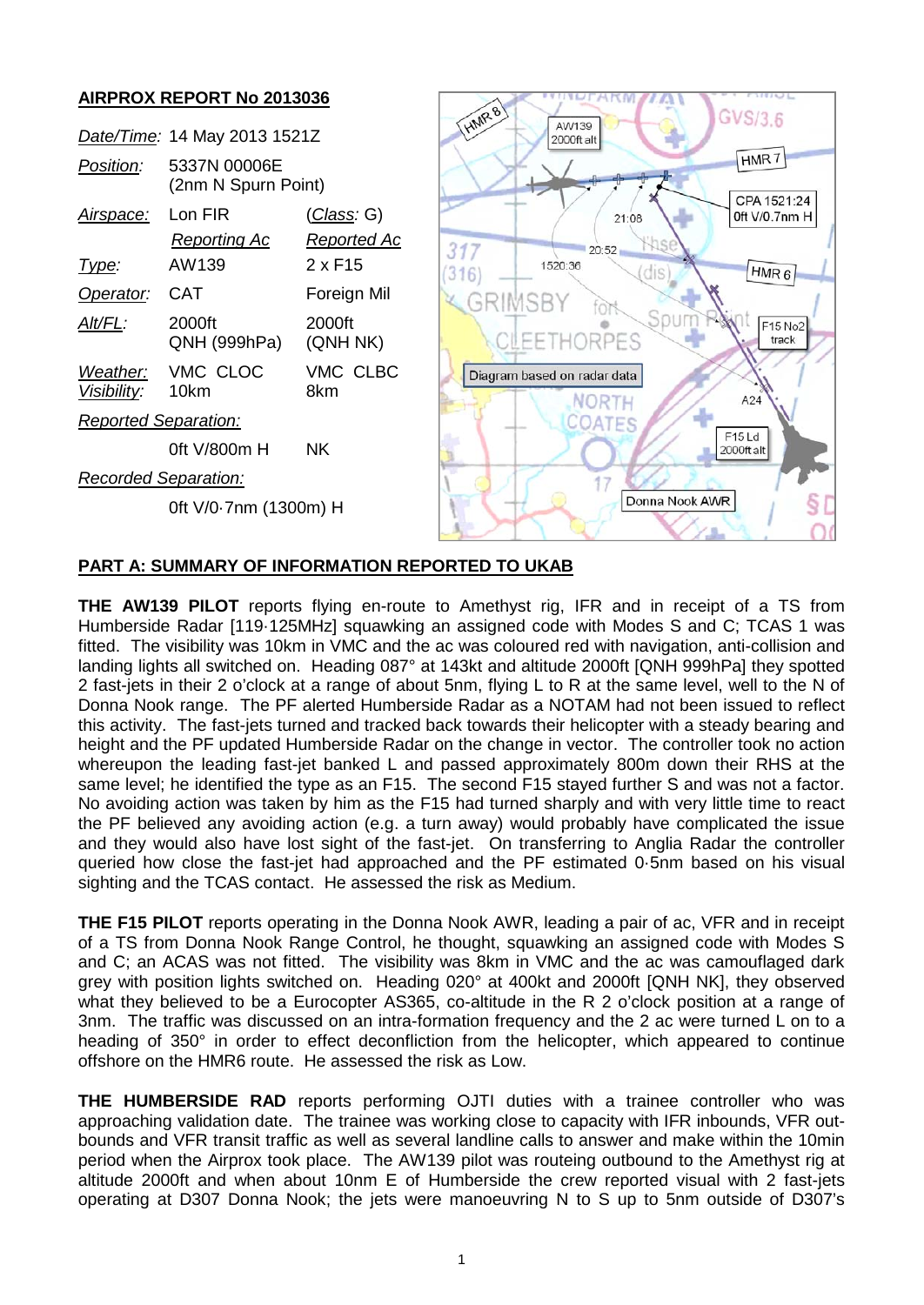published area to the N of Spurn Head. The trainee was busy vectoring a FK70 in congested airspace when he, the mentor, observed the fast-jets at Donna Nook approaching the AW139 again. He prompted the trainee to pass TI but by the time he had done this the 1st jet, indicating altitude 2000ft, had already passed the helicopter and the second jet had NMC. The AW139 crew informed them that the 2 jets were passing on their RHS at a similar altitude. The crew was not asked nor did they inform them that they were filing an Airprox. Later a telephone call was received from the AW139 crew stating an Airprox was being filed against the fast-jets which were known to be F15s. Humberside METAR was recorded as: EGNJ 1520Z 17011KT 9999 FEW035 BKN047 12/04 Q0999

[UKAB Note (1): A transcription of the Humberside RAD RTF is reproduced below:

| <b>From</b> | To         | <b>Speech Transcription</b>                                                                                                                                                                                          | <b>Time</b> |
|-------------|------------|----------------------------------------------------------------------------------------------------------------------------------------------------------------------------------------------------------------------|-------------|
| AW139       | <b>RAD</b> | Humberside radar good afternoon [AW139 C/S] with you<br>passing er two thousand er levelling two thousand feet nine<br>nine nine                                                                                     | 15:14:00    |
| <b>RAD</b>  | AW139      | [AW139 C/S] is identified traffic service the Humber niner<br>niner five hectopascals                                                                                                                                | 15:14:10    |
| AW139       | <b>RAD</b> | traffic service niner niner five the Humber [AW139 C/S]<br>thanks                                                                                                                                                    |             |
|             |            | No relevant transmissions                                                                                                                                                                                            |             |
| AW139       | <b>RAD</b> | Humberside radar [AW139 C/S] er for your information<br>there's fast jet er traffic er at our two o'clock just passing left<br>to right low level                                                                    | 15:19:30    |
| <b>RAD</b>  | AW139      | [AW139 C/S] roger busy on the landline taking a handover<br>there the er fast jet traffic er is manoeuvring on the er range<br>no height at the moment has er historically been no further<br>north than spurn point | 15:19:50    |
| AW139       | <b>RAD</b> | [AW139 C/S]                                                                                                                                                                                                          | 15:20:00    |
|             |            | No relevant transmissions                                                                                                                                                                                            |             |
| <b>RAD</b>  | AW139      | [AW139 C/S] further range traff- er south of you by two<br>miles northbound no alt no height information                                                                                                             | 15:21:25    |
| AW139       | <b>RAD</b> | er this is [AW139 C/S] yeah just had two fast jets er passing<br>down our right hand side probably closest about er between<br>a quarter and half a mile at the same er height as us                                 | 15:21:35    |
| <b>RAD</b>  | AW139      | [AW139 C/S] roger just keep you for a couple of miles<br>offshore until you're clear of those er tracks                                                                                                              | 15:21:45    |
| AW139       | <b>RAD</b> | okay they're just astern us now                                                                                                                                                                                      |             |
| <b>RAD</b>  | AW139      | roger                                                                                                                                                                                                                |             |

[UKAB Note(2): The radar recording shows the F15 pair took up a range pattern orientated about 160°/340° from 1509:30, that extended 'downwind' as far as the CPA. The Airprox occurred on the  $5<sup>th</sup>$  repetition of this pattern]

**ATSI** reports the Airprox occurred at 1521:22 UTC, 16.6nm to the NE of Humberside A/D, within Class G uncontrolled airspace, between an Agusta AW139 (AW139) and a Boeing F15E Strike Eagle (F15), the lead ac in a formation of two F15s.

**Background**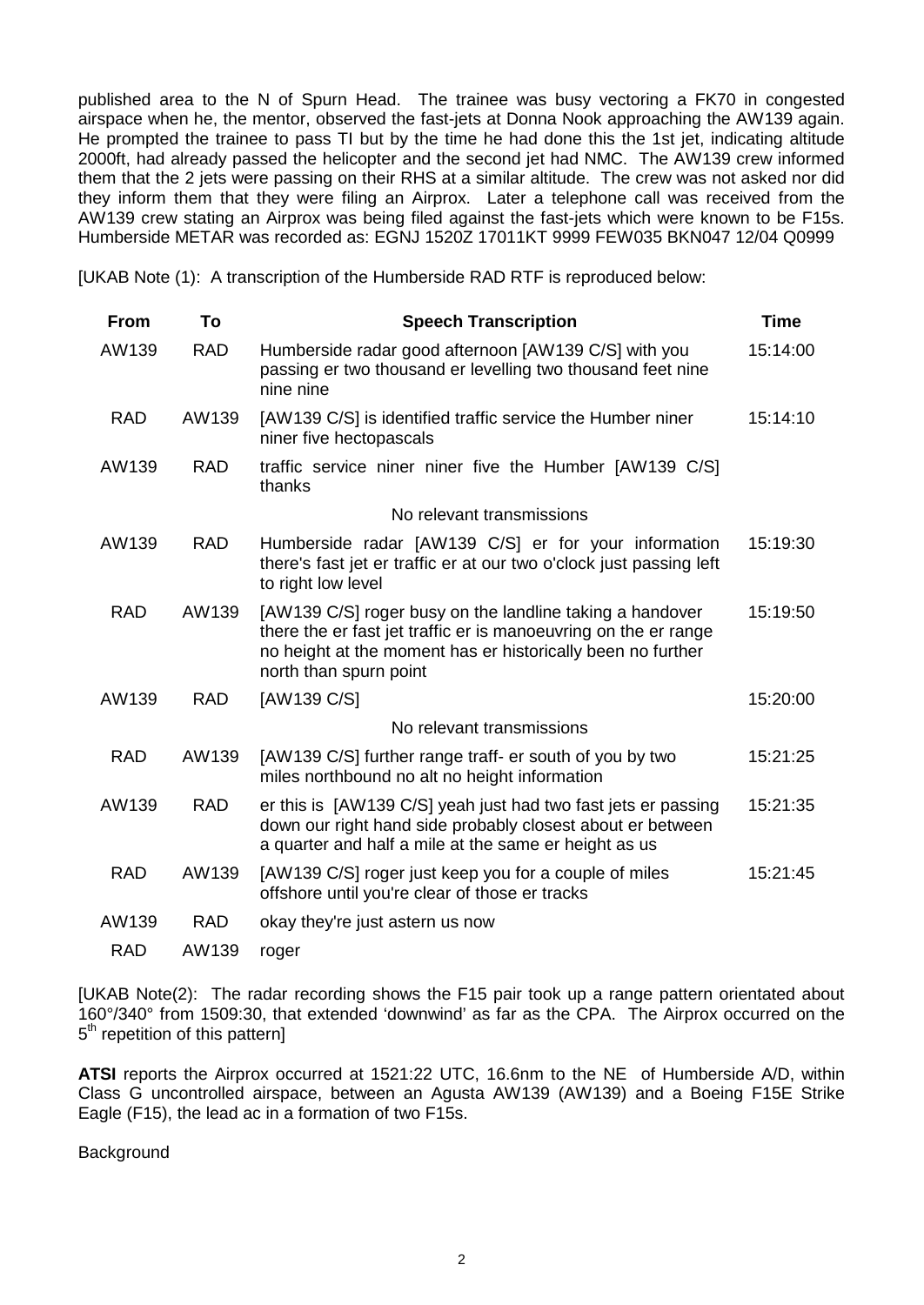The AW139 pilot was operating under IFR from Humberside to the Amethyst C1D platform and was in receipt of a TS from Humberside RAD [119.125MHz]. The F15 pilot was one of two operating under VFR in loose formation in the Donna Nook AWR (D307), neither of whom was in receipt of an ATS. The lead formation ac involved in the Airprox was squawking 6010 (London Military) and the following ac was squawking 7002 (Danger Area). Radar recording showed the formation enter D307 at 1455 and manoeuvre on the W side of D307 until 1509, when the formation extended a race track pattern to the N between D307 and Spurn Point. Humberside RAD was manned by an experienced controller acting as OJTI to a trainee approaching validation date. The pair had taken over the position approximately 6min prior to the Airprox. Traffic levels had been low but increased rapidly to medium/heavy just prior to the Airprox.

CAA ATSI had access to Humberside RTF, area radar recordings, the Humberside RAD and ATSU written reports, together with the written reports from both pilots. The Humberside weather was recorded as:

METAR EGNJ 141520Z 17011KT 9999 FEW035 BKN047 12/04 Q0999=

Factual History

At 1512:44, the AW139 pilot, squawking 7422, departed from Humberside A/D. The two F15s were tracking N in loose formation from D307 towards Spurn Point and were observed commencing a L turn to track S towards D307.

At 1514:01, the AW139 pilot contacted Humberside RAD, *"Humberside Radar good afternoon*  [AW139 C/S] *with you passing er two thousand er levelling two thousand feet nine nine nine"*. The controller replied, "[AW139 C/S] *is identified Traffic Service the Humber niner niner five in hectopascals"*. This was acknowledged by the AW139 pilot. The F15 formation were now operating within the Donna Nook AWR, 16.5nm SE of the AW139.

At 1514:58, the F15 formation tracked N from D307 towards Spurn Point and then, at 1515:55, the formation turned S at FL011. The AW139 pilot was tracking NE'ly at FL024 (see Figure 1). At this point the OJTI and trainee took over from the off-going controller.



Figure 1: MRT at 1515:55

The F15 formation then tracked S and at 1517:27 were again within D307, turning L. At 1517:56, the AW139 pilot turned onto an E'ly track towards Spurn Point; the F15 formation was 10.9nm SE, tracking N to leave D307.

At 1518:37, the Humberside RAD workload increased substantially with an increase in RT calls, a radar handover and telephone coordination. At the same time the F15 formation commenced a L turn, NW of Spurn Point, 5.9nm ahead of the AW139 (see Figure 2).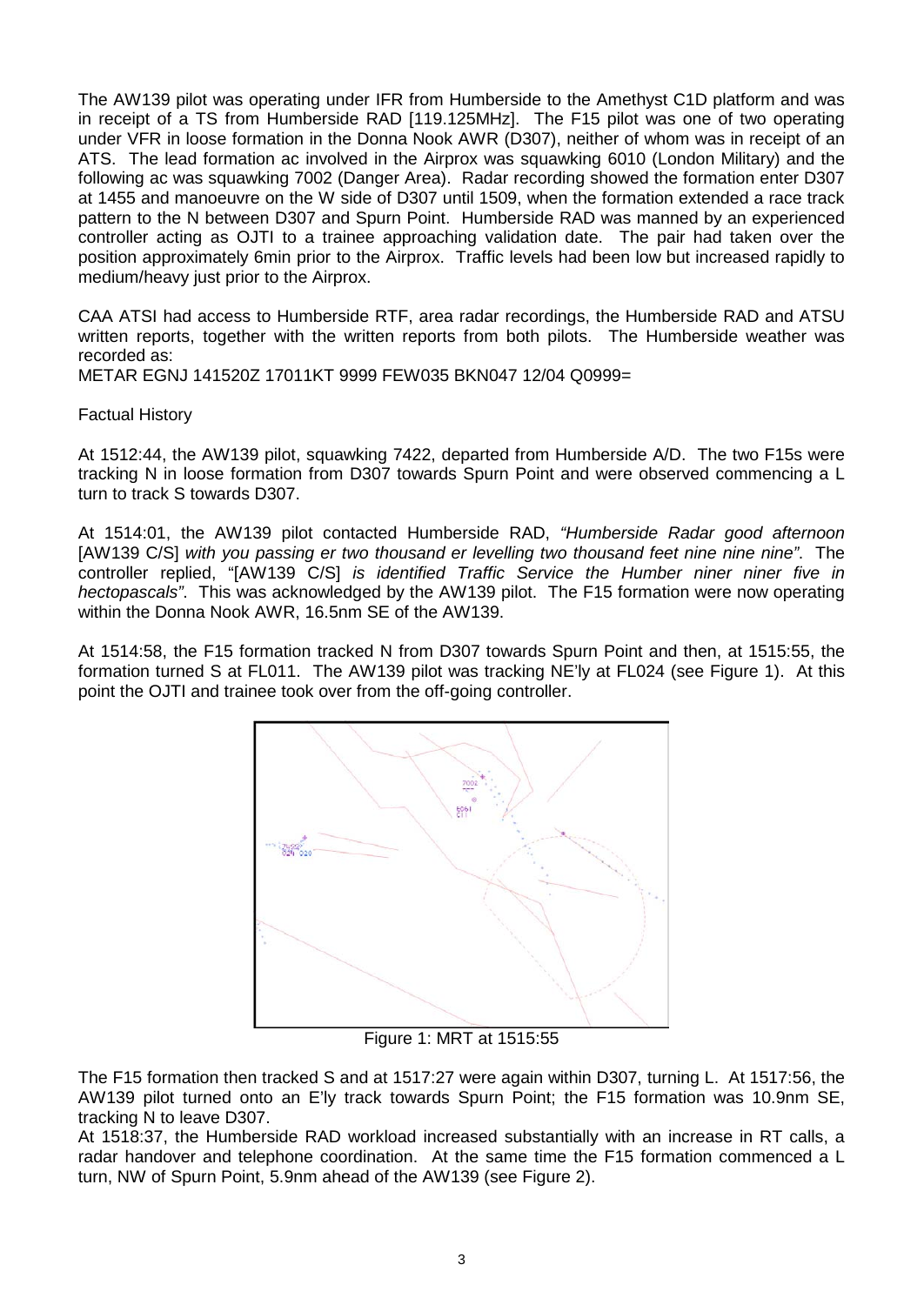

Figure 2: MRT at 1518:37

The AW139 pilot's written report indicated that two fast jets were sighted as they reached his 2 o'clock [S bound] and at 1519:35, the AW139 pilot advised, *"Humberside radar* [AW139 C/S] *er for your information there's fast jet traffic er at our two o'clock just passing left to right low level"*. The controller responded, *"*[AW139 C/S] *busy on the landline taking a handover there the er fast jet traffic er is manoeuvring on the er range no height at the moment has er historically been no further north than Spurn Point"*. This was acknowledged by the AW139 pilot. The formation was tracking S, away from the AW139, with the second ac, squawking 7002, at a range of 4.7nm, in trail

At 1520:54, due to Waddington traffic climbing to FL150, the Humberside RAD was involved in a tactical plan to keep an airways inbound within CAS (base FL155) with a revised radar pattern to the W of Humberside. Meanwhile the F15 formation turned N bound again. The groundspeed of the lead F15 ac was 453kt (see Figure 3).



Figure 3: MRT at 1520:54

At this point the RAD was involved with other tasks, but as soon as the potential conflict was recognised the trainee, prompted by the OJTI, passed late TI. At 1521:25, the RAD reported, *"*[AW139 C/S] *further range traff- er south of you by two miles northbound no alt- no height information*" (see Figure 4).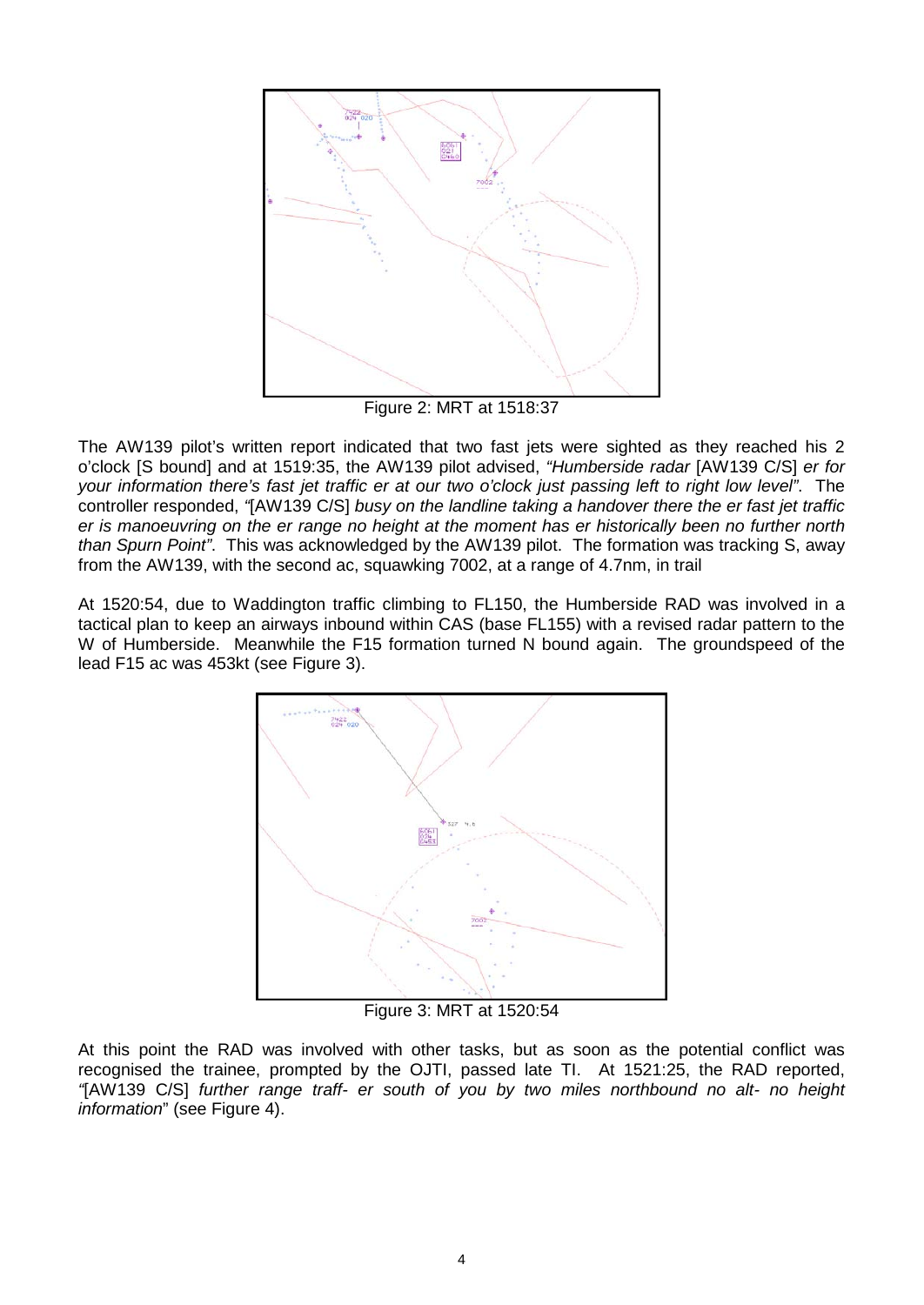

Figure 4: MRT at 1521:25

At 1521:35, the AW139 pilot replied, *"Er this is* [AW139 C/S] *yeah just had two fast jets er passing down our right hand side probably closest about er between a quarter and a half a mile at the same er height as us*"*.* This was acknowledged, *"*[AW139 C/S] *roger just keep you a couple of miles offshore until you're clear of those er tracks*"*.* The AW139 pilot reported, *"Okay they're just astern us now"*. The lead formation F15 passed 0.6nm SW of the AW139 (CPA) with both ac indicating FL024.

At 1522:32, the AW139 pilot's ATS was terminated and he was transferred to Anglia Radar [125.275MHz]. The AW139 pilot subsequently reported the Airprox by telephone to Humberside ATC.

The F15 pilot's written report indicated that he had sighted the AW139 helicopter in his 2 o'clock at a range of 3nm at a similar level and that this resulted in the formation turning left 30° to de-conflict with the helicopter.

The ATSU investigation report indicated that workload had increased dramatically prior to the Airprox and in such circumstances the unit endeavours to ensure that a controller or ATCA is available to assist. The OJTI was confident that on his own he would have dealt with the workload, but at the time had prompted the trainee to consider and recognise the increased workload with a view to taking appropriate action to request assistance if he considered it appropriate.

### Analysis

The AW139 pilot was in receipt of a TS from Humberside RAD. The controller believed that the F15 formation was operating as far N as Spurn Point but this information was only passed after the AW139 pilot had sighted the ac tracking S, "…*is manoeuvring on the er range no height at the moment has er historically been no further north than Spurn Point".* More timely information regarding the F15 range pattern and their relative speed would have aided the AW139 pilot's SA and may have prompted him to change routeing or request a DS. CAP 774, UK Flight Information Services, Chapter 3, page 1, paragraph 1 states:

'A Traffic Service is a surveillance based ATS, where in addition to the provisions of a Basic Service, the controller provides specific surveillance-derived traffic information to assist the pilot in avoiding other traffic…however, the controller is not required to achieve deconfliction minima, and the avoidance of other traffic is ultimately the pilot's responsibility.'

'The controller shall pass traffic information on relevant traffic, and shall update the traffic information if it continues to constitute a definite hazard, or if requested by the pilot. However, high controller workload and RTF loading may reduce the ability of the controller to pass traffic information, and the timeliness of such information.'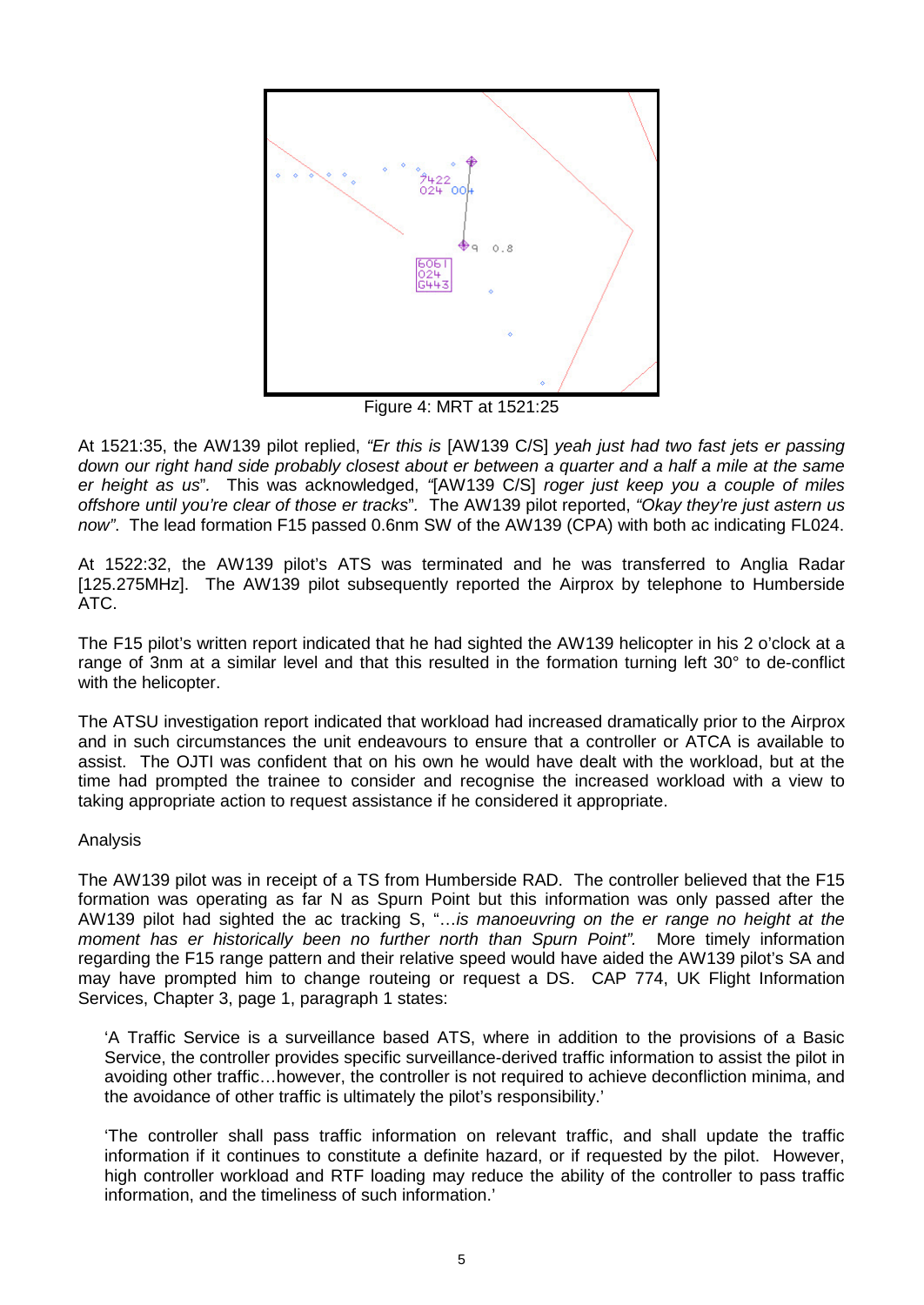The RAD's workload increased rapidly just prior to the incident with an increased level of coordination and RTF. It is likely that the RAD's priority and attention was focussed on these other tasks when the F15 formation resumed their track N from D307 and into potential conflict with the AW139. Given the relative ground speed of the F15 formation (453kts), the controller was late in recognising this conflict and late TI was passed to the AW139 pilot when the formation was 2nm S of him. However by this time both ac were visual with each other and the F15 had turned L to de-conflict. CAP 774 UK Flight Information Services, Chapter 1, page 1, paragraph 2 states:

'Within Class F and G airspace, regardless of the service being provided, pilots are ultimately responsible for collision avoidance and terrain clearance, and they should consider service provision to be constrained by the unpredictable nature of this environment.'

### **Conclusions**

The Airprox occurred when the AW139 and lead F15 came into proximity such that the AW139 pilot was concerned that the safety of his ac had been compromised. The AW139 pilot was in receipt of a TS from Humberside RAD and, due to the increased workload, the RAD was not immediately aware of the conflict. This resulted in the late passing of TI and warning to the AW139 pilot. The pilots of both ac sighted each other and the F15 turned L to de-conflict with the AW139.

**BM SAFETY POLIY AND ASSURANCE** reports this Airprox occurred at approx 1521 between an AW139 helicopter and a pair of F15 ac. Although the lead F15 was squawking an SSR 3A code assigned to LATCC(Mil), analysis of RT recordings determined that the F15 formation went 'en-route' to Donna Nook AWR at 1451. Further investigation determined that the F15 formation re-contacted LATCC(Mil) on departure from Donna Nook AWR at 1534; no mention was made to LATCC(Mil) of an Airprox.

Investigation at Donna Nook AWR determined that the F15 formation contacted AWR control staff at 1452 and left the frequency at 1530. The AWR control staff did not receive any calls from another ATS provider warning them of the proximity of other ac, neither did the F15 formation advise them of an Airprox. Consequently, the AWR control staff was unable to provide a warning to the F15s and was unaware of this incident until advised by BM SPA.

In conclusion, there are no military ATM issues resulting from this Airprox.

**USAFE-UK/A3** comments that the F-15 pair was carrying out a standard procedure (Pop Pattern) on Donna Nook AWR during which aircraft fly N, at 2000ft amsl, as far as HMR 7 before turning L to a S'ly heading. In relation to HMR 6 and 7, the standard range pattern plate for the procedure makes the point that 'aircrew shall remain vigilant with see and avoid', an instruction with which the F-15 crews complied.